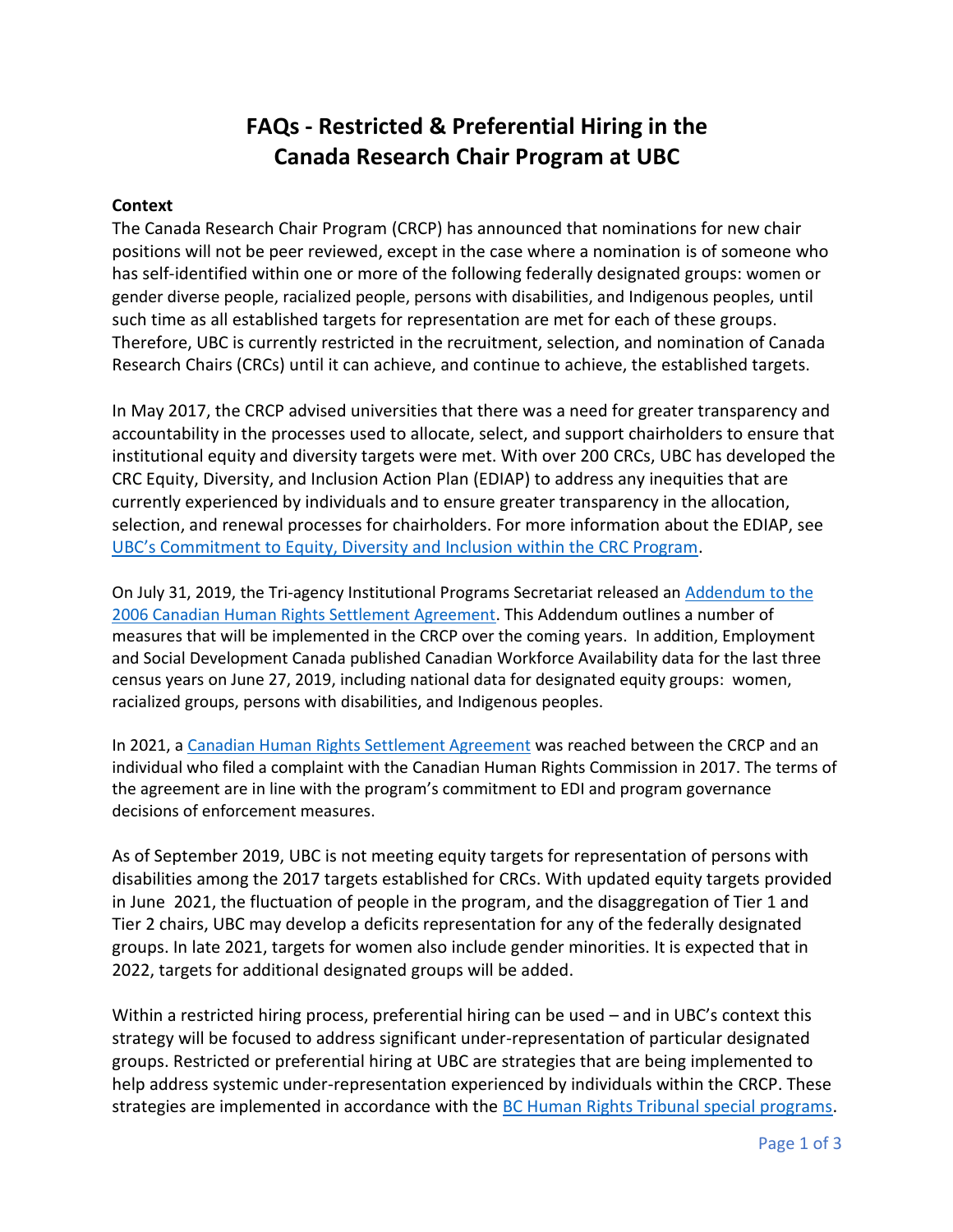## **What is restricted hiring?**

In a restricted hiring competition, only applicants who have self-identified as belonging to one or more of the groups designated for the restricted hiring process will be considered for the position. For the Canada Research Chair Program, there are currently targets for the following federally designated groups, and hiring is restricted to these groups:

- Women or Gender Minorities
- Visible minorities (members of groups that are racially categorized)
- People with disabilities
- Indigenous peoples

## **Can I preferentially hire within a restricted hiring program?**

It is possible to preferentially hire within a restricted hiring process. In a preferential hiring competition, qualified applicants who have self-identified as belonging to a specific designated equity-deserving group will be preferred. For instance, in a restricted hiring process we will only consider the applications of those who have self-identified in at least one of the federally designated groups. Additionally, if we need to address a specific area of under-representation (e.g., persons with disabilities), applications from individuals identifying as having a disability would be considered first.

If none of the preferentially considered applicants (in our example, persons with disabilities) are successful, qualified applicants who are from other designated group(s) will then be short-listed and assessed. Under the current Canada Research Chair Program, this means that only after considering applicants who have self-identified from the preferentially designated group would applicants from other designated groups be considered.

#### **When does UBC conduct restricted or preferential hiring competitions?<sup>1</sup>**

Restricted or preferential hiring may be implemented under one or more of the following conditions:

- There is a serious under-representation of a designated equity-deserving group in the relevant unit, occupation, or program and it is expected that there will be few opportunities in the near future to address this under-representation.
- Other attempts to reach equitable representation through an equity plan or other means have not been sufficient.
- External funding programs require that equity and diversity targets or commitments be met.
- A program requires the special expertise or knowledge of members of a designated group.
- It is a strategic decision to develop a broad range of perspectives to build diverse scholarship and work at the university.

 $\overline{a}$ 

<sup>1</sup> Adapted from UVIC's policy of preferential/limited hiring at: [https://www.uvic.ca/universitysecretary/assets/docs/policies/HR6110\\_3100\\_.pdf](https://www.uvic.ca/universitysecretary/assets/docs/policies/HR6110_3100_.pdf)